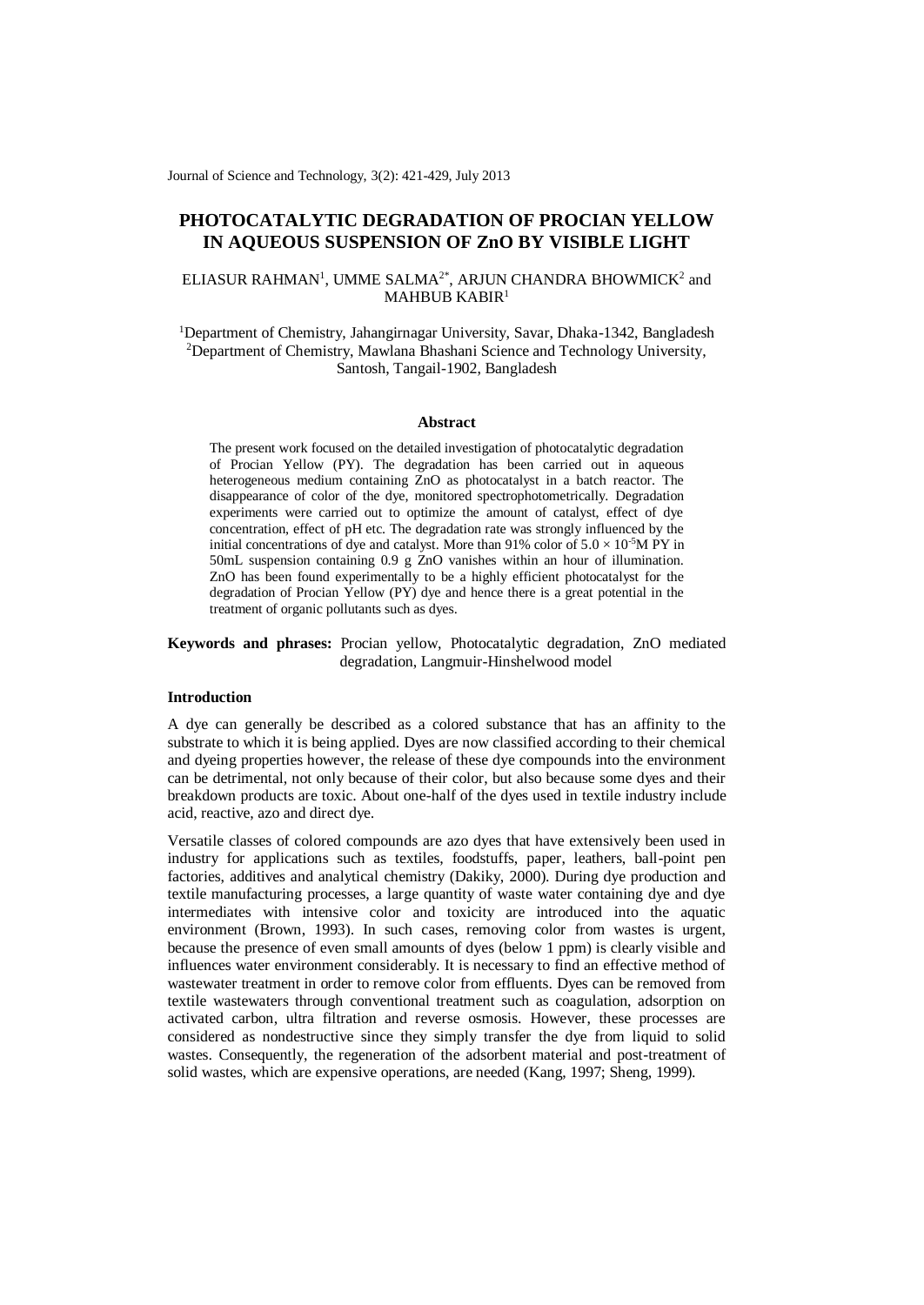Advanced oxidation processes (AOPs) are alternative techniques based on the intermediary of hydroxyl and other radicals to oxidize recalcitrant, toxic and nonbiodegradable compounds to various by products and eventually to inert end-products. These processes generally include  $UV/H_2O_2$ ,  $UV/O_3$  or  $UV/Fenton$ , reagent, chlorination, bleaching, photocatalytic oxidation and wet-air oxidation (Oussi, 1997; Robinson, 2001) for the oxidative degradation of contaminants. Among the various AOPs, semiconductor-mediated photocatalysis has been given great credit over the past few years due to its potential to destroy a wide range of organic and inorganic pollutants at ambient temperatures and pressures, with no harmful by-products (Fox, 1993). The most commonly studied catalysts are TiO<sub>2</sub>, ZnO, Fe<sub>2</sub>O<sub>3</sub>, ZnS, WO<sub>3</sub> and CdS. Several works have shown a superior degradation efficiency of photocatalytic systems mediated by ZnO (Palominos, 2009; Sakthivel, 2003). In general, the photo-activated chemical reactions are characterized by a free radical mechanism initiated by the interaction of photons of a proper energy level with the molecules of chemical species present in the solution, with or without the presence of the catalyst. As part of our goal of photogegradation of organic pollutants mediated by various semiconducting oxides, here we report one such study using ZnO, having the same band gap energy as that of P25 TiO2, to degerade Procian Yellow (Fig. 1) by visible light.



**Fig. 1:** The structure of Procion Yellow (PY)

# **Materials and Methods**

*Materials:* Procian Yellow (PY) was obtained from local dye suppliers and ZnO was used as received without further purification; other chemicals were of analytical grade. Deionized water was used in making solutions. All the experiments were performed at the usual pH~6.10 of PY solution.

*Analysis of PY:* UV-1601PC spectrophotometer (Shimadzu) was used for spectrophotometric analysis of PY solutions. PY in aqueous solution has only one peak in the visible region ( $\lambda_{\text{max}} = 428$  nm) and it obeys Beer-Lambert law ( $\epsilon = 8.11 \times 10^3$  L mol<sup>-1</sup> cm<sup>-1</sup> at 26°C) within the concentration range used in this study. Solutions containing photocatalyst suspensions were adequately centrifuged before measuring the absorbance (A).

*Photochemical reactor and light source:* A Beaker (inside diameter 3.84 cm and height 5.36 cm), made of Pyrex glass, was used as the reactor for all experiments. Light from the 10W Fluorescent lamp was focused on the reactor surface horizontally which was arranged in a wooden box with Al-foil inside lining. The reactor was placed on a magnetically stirred plate and the distance of the solution surface from the lower part of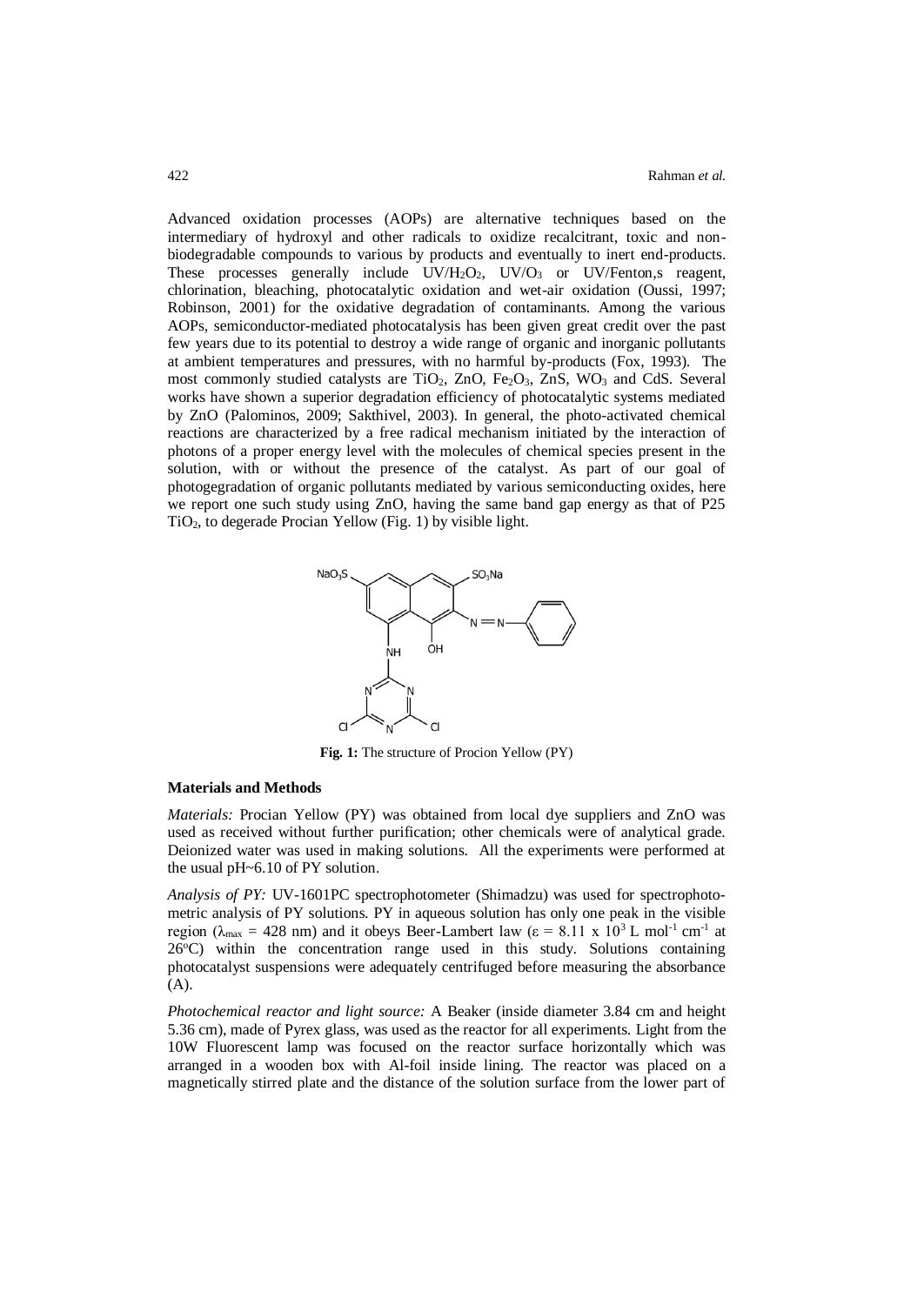the lamp was fixed. The Total system was enclosed in a wooden box called lamp house. A thermometer was installed inside the lamp-house to serve the purpose of observing the inside temperature. The temperature inside the box remained at  $27 \pm 1$ <sup>o</sup>C during the experiment. A fixed volume of suspension was taken into the reactor, which was maintained at a fixed position so that the intensity of the incident light remains the same for all the experiments. No significant weight loss of the contents was recorded up to one hour of photolysis.

*Photodegradation:* A typical experiment was carried out in the following way: 0.90 g finely ground ZnO powder was taken in a beaker. 50.0 mL PY of a definite concentration was added to it. Then the beaker was placed into the box for photolysis. During photolysis the contents of the reactor were also stirred magnetically so that the suspension does not change its state. 5.0 mL solution was withdrawn from the beaker into the centrifuge tubes at every five minutes and centrifuged. The clear solutions from the centrifuge tubes were taken to measure the concentration spectrophotometrically. Photodegradation of dyes was studied with different initial concentration of RNB, with different amount of ZnO at the usual  $pH$  ( $\sim 6.10$ ) of the solution and different initial  $pH$  of the medium. Fig. 2 shows the pattern of the change of absorbance with time. The change in absorbance represents decolorization of the dye.



**Fig. 2:** The pattern of degradation of PY (Reference water)

*Measurement of initial rate:* The concentration of PY at zero time, [PY]<sub>o</sub>, was determined by measuring the absorbance (A) of this solution. The solution is then illuminated and the samples were withdrawn at regular intervals for measuring the absorbance. lnA was plotted against time and the slope of the straight line drawn through the first few points was found out. The slope is the apparent rate constant (k'). Thus, the initial rate of degradation, Ri, is

$$
R_i = k'[PY]_0 \tag{1}
$$

### **Results and Discussion**

In absence of ZnO, when PY solution was illuminated under adequate experimental conditions the change in absorbance was quite insignificant (Fig.3). However, the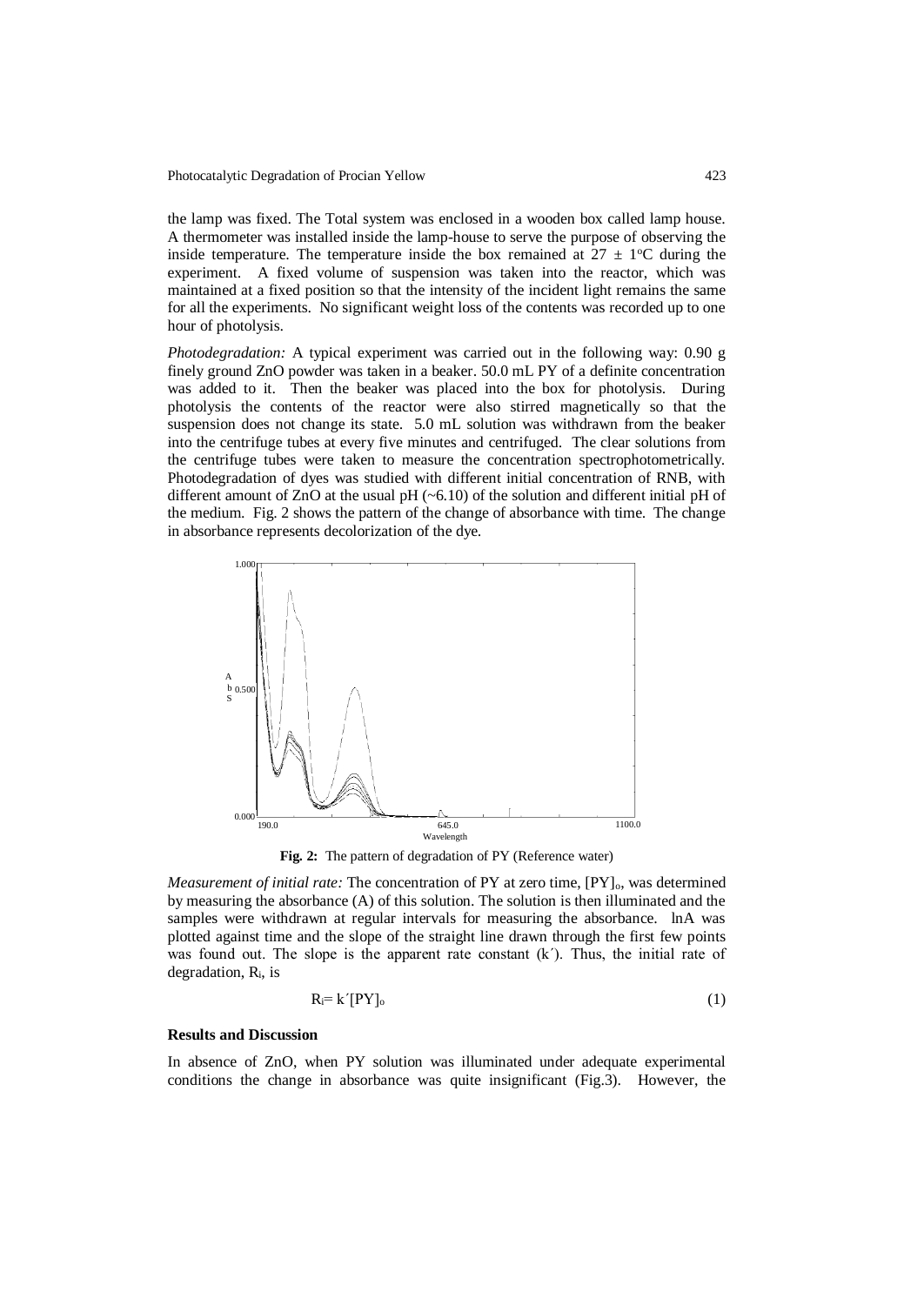significant amount of absorbance change was obtained when PY solution was illuminated in the presence of ZnO.

The PY solution can completely be decolorized if it is illuminated for sufficiently long time in the presence of ZnO. For an example, more than 91% color of  $5.0 \times 10^{-5}$  M PY in 50.0 mL suspension containing 0.90g ZnO disappears within 60 minutes of illumination. The decrease in the absorbance does not indicate that mineralization occurs immediately. Mineralization means the formation of CO2, H2O and other inorganic anions. The heteroatoms present in the organic substrate are generally converted to anions in which they are in their highest oxidation states. Fragmentation of the dye molecules precedes mineralization and at the onset of fragmentation, decolourization of the solution begins. Accordingly, the rate of change of absorbance with time at the beginning of photolysis will be a measure of the initial rate of photodegradation.



**Fig. 3:** Effect of light on PY solution on absence (upper plot) and in presence of ZnO (lower plot)  $[PY] = 5.0 \times 10^{15}$  M,  $ZnO = 0.90g$ 



A plot of R<sub>i</sub> with a fixed initial concentration of PY,  $[PY]_0$  (5.0  $\times$  10<sup>-5</sup> M) against the amount of ZnO is shown in Fig.4. With the increase in the amount of ZnO, the initial rate of degradation of the dye increases. The percent degradation also increases with the increase of irradiation time for different concentration of ZnO suspension. The initial increase of degradation may due to the increase of total active surface area as the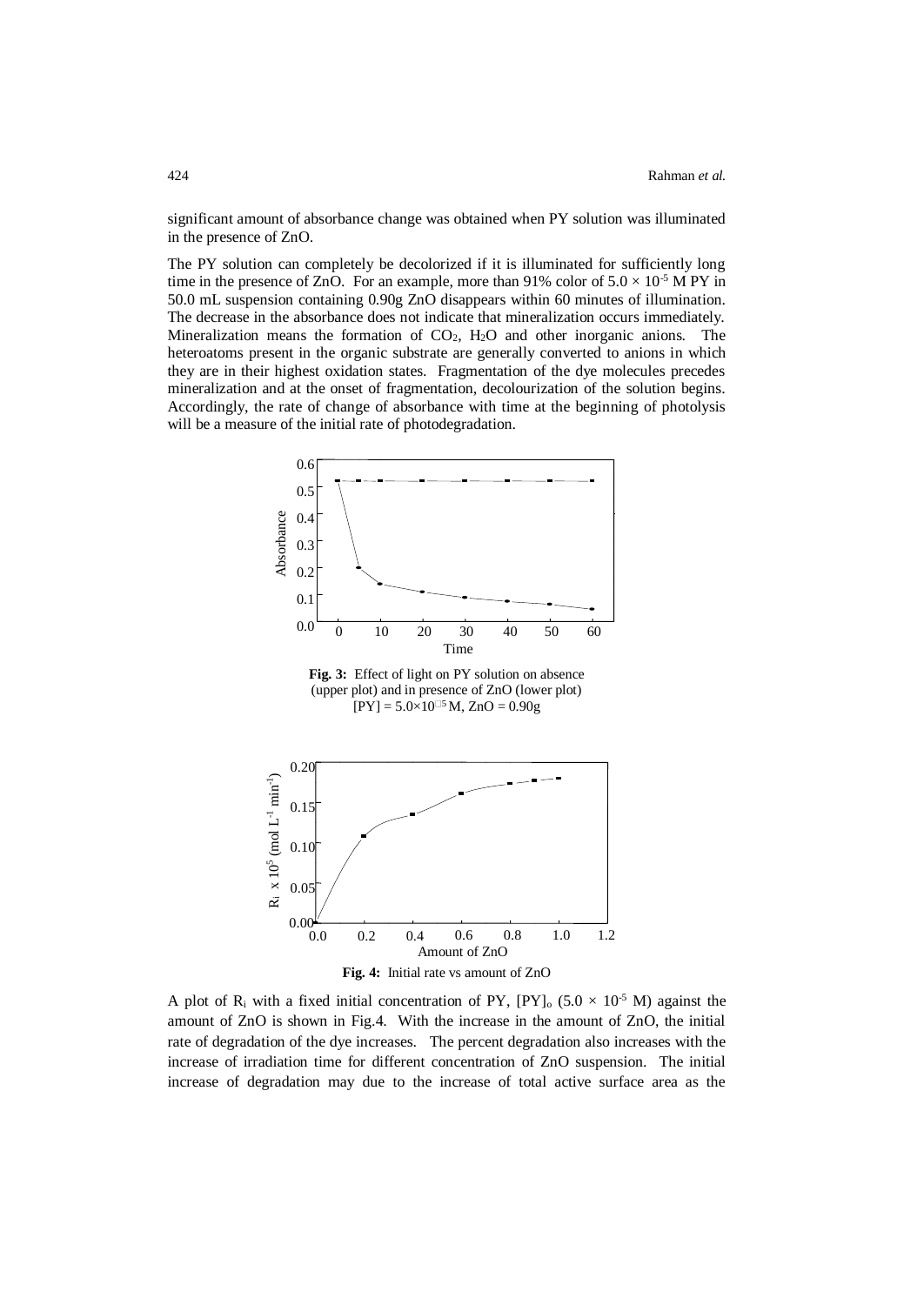catalysts dosage increases. It facilitates the active sites on catalyst surface. So the increased amount of ZnO accommodates more dye molecules on its surface and the adsorbed dye molecules predominantly undergo fragmentation in the presence of light.

The mechanism of ZnO-photocatalyzed reactions has been a subject of extensive research (Domenech, 1986). It has been widely recognized that hydroxyl radical ·OH acts as active substance for the mineralization of organic compounds.

ZnO (band gap energy 3.2 eV) may not be excited by visible light, but dye molecules, PY adsorbed on ZnO surface and gets excited (\*PY). The excited dye,\*PY can subsequently inject an electron to the conduction band of ZnO. Assuming this, we suggest the following steps that may involve for the photodegradation of PY on ZnO as has been previously done (Mahmood, 2003).

| $\rightarrow$ ZnO(e) + $\cdot$ PY $_{\text{ads}}$<br>$PY_{ads}$ + $ZnO$<br>4 |                                               |
|------------------------------------------------------------------------------|-----------------------------------------------|
| $\rightarrow$ ZnO + $\cdot$ O <sub>2</sub><br>$ZnO(e) + O2$<br>5             |                                               |
| $-O_2 + H^+$<br>$\rightarrow \cdot O_2H$<br>6                                |                                               |
| $-O2H + H+ + ZnO(e)$<br>ZnO                                                  | $\rightarrow$ H <sub>2</sub> O <sub>2</sub> + |
| $H_2O_2 + ZnO(e)$ $\rightarrow$ $\cdot OH + OH + ZnO$<br>8                   |                                               |

Finally,

 $\cdot PY_{ads} + (O_2, O_2, O_2H, OH$  or other radicals)  $\rightarrow$  degradation of the dye 9

PY<sub>ads</sub> is the dye adsorbed on the surface of ZnO, ZnO (e) indicates an electron trapped in the ZnO particle. Since photolysis was carried out in an open reactor there was generous involvement of aerial oxygen in the process. The step 9 is the significant step that degrades PY adsorbed on the surface of the mediator. However, there could be reactions in the bulk producing  $PY^+$ , which can participate in the reactions with radicals, oxygen, etc.

Solution pH is an important parameter in the evaluation of aqueous-phase mediated photocatalytic reaction. Experiments were carried out at different pH values, ranging from 2.05-9.05 using 5.00 x  $10^{-5}$  M concentration of PY in 0.9 g/50mL concentration of ZnO suspension. The results indicate, the pH of the medium does not have spectacular influence on the photodegradation.

A plot of  $R_i$  for different initial concentrations,  $[PY]_0$ , with a fixed quantity of  $ZnO$ (0.9g/50.0mL solution) against these concentrations is shown in Fig.5. The increased concentration of PY increases the initial rate of photodegradation. The percent degradation of PY solution was increasing upto the concentration of [PY] was  $7.1 \times 10^{-5}$ M however decreases with further increase of PY concentration Fig. 6. The reason for increase in % of degradation with concentration might be due to the increased initial adsorption of PY molecules on catalyst surface.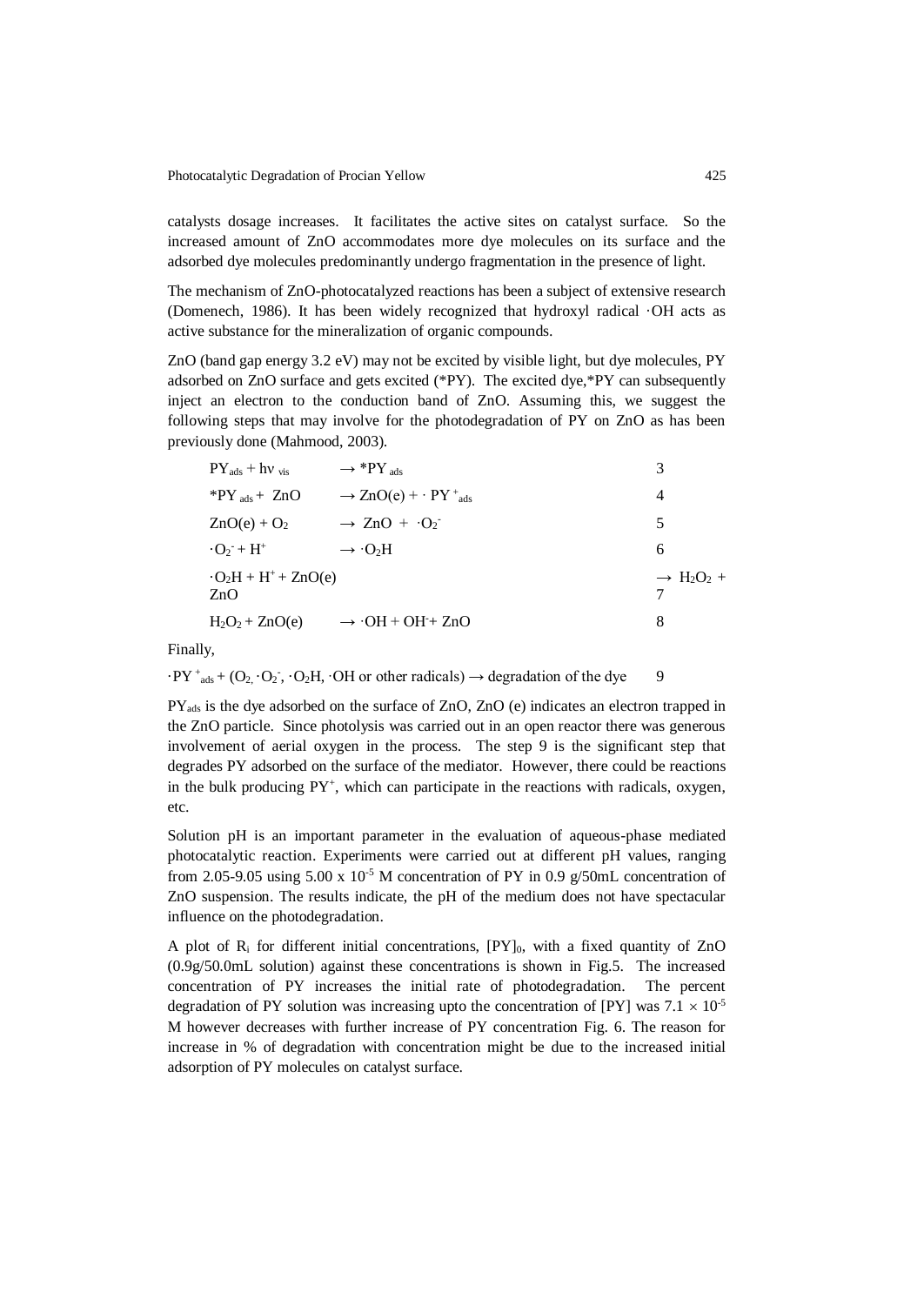

**Fig. 5:** Initial rate vs PY concentration



**Fig. 6:** % of degradation vs PY concentration

With further increase of PY concentration, the equilibrium adsorption of PY on the catalyst surface sites increased hence competitive adsorption of ·OH in same sites decreased, meaning a lower rate of formation of ·OH radical which is the principle oxidant necessary for high degradation efficiency. On the other hand, considering the Beer-Lambert law, as the initial PY concentration increased, the path length of photon entering the solution decreased, resulting in lower photon adsorption on catalyst particles and, consequently, a lower photodegradation rate.

The initial rate  $(R_i)$  of mediated photodegradation of substrates in aqueous solution matches Langmuir-Hinshelwood kinetic model. This model has been applied to photodegradation of PY as

$$
\frac{1}{R_i} = \frac{1}{k_{LH}} + \frac{1}{k_{LH} K_{LH} [PY]_0}
$$
\n(2)

Where  $R_i$  is the initial disappearance rate of color of PY. [dye] $_0$  is the initial concentration of PY. *K*LH is the Langmiur adsorption coefficient of the PY on the ZnO surface. *k*LH is the proportionality constant suggesting a measure of the intrinsic reactivity of the photoactivated surface with the dye. The Langmuir-Hinshelwood plot for this system is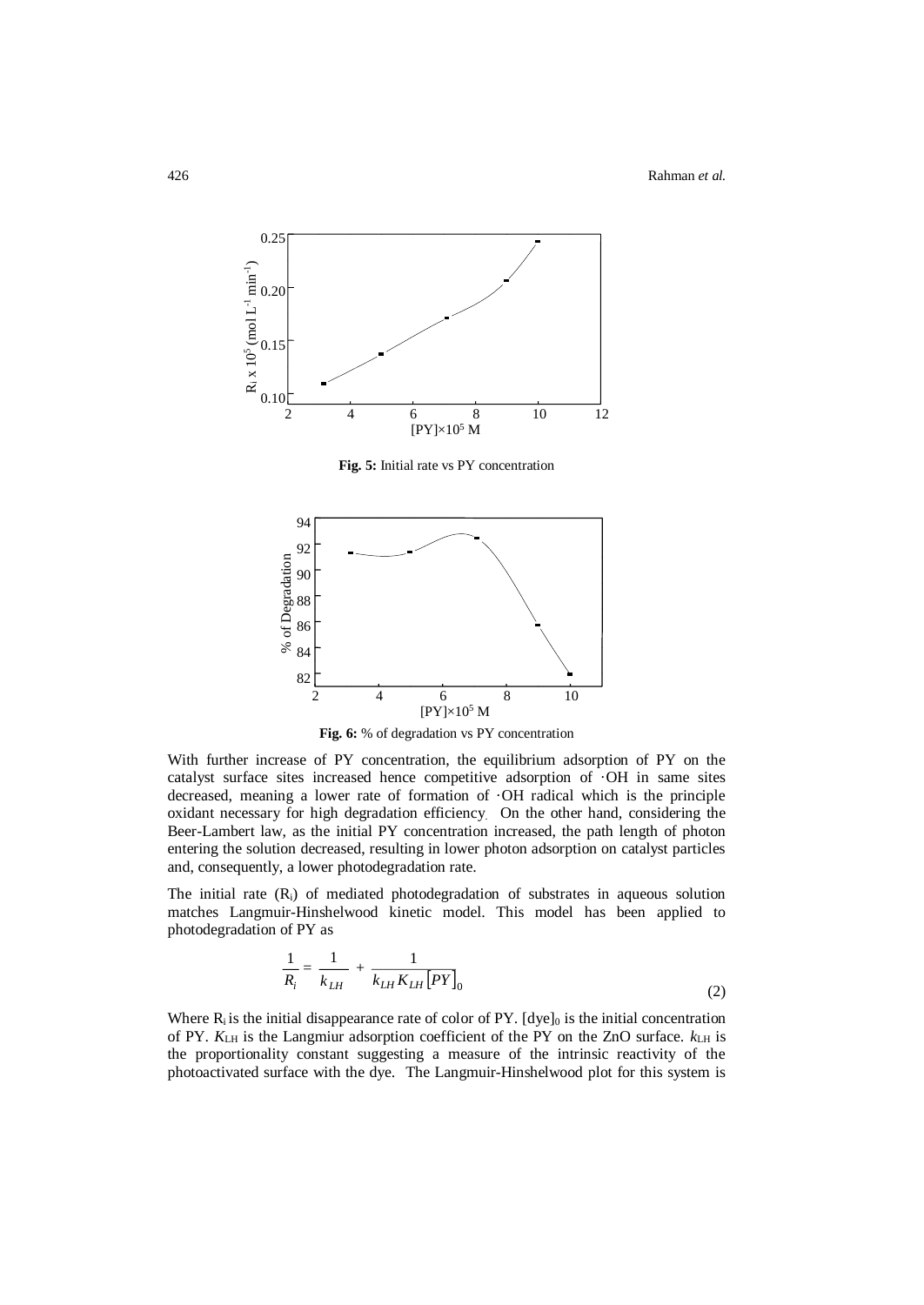

Fig. 6: [DYE]<sup>-1</sup> vs [initial rate]<sup>-1</sup>plot for photodegradation of PY in presence of ZnO

| [PY]<br>$\times 10^5$ M | Catalyst<br>(g/50mL) | pH   | (%)<br><b>Degradation</b><br>After 60 min |
|-------------------------|----------------------|------|-------------------------------------------|
| 3.15                    | 0.9                  |      | 91.30                                     |
| 5.0                     |                      |      | 91.35                                     |
| 7.10                    |                      | 6.10 | 92.41                                     |
| 9.0                     |                      |      | 81.71                                     |
| 10.0                    |                      |      | 81.90                                     |
| 5.0                     | 0.2                  | 6.10 | 75.77                                     |
|                         | 0.4                  |      | 82.89                                     |
|                         | 0.6                  |      | 84.42                                     |
|                         | 0.8                  |      | 88.65                                     |
|                         | 0.9                  |      | 91.35                                     |
|                         | 1.0                  |      | 89.62                                     |

**Table. 1 Effects of various parameters on the degradation of PY.**

# *Products from degradation of PY*

The final products of mineralization (Saquib, 2002; Lachheb, 2002) of a molecule like PY (Fig. 1) should be  $CO_2$ ,  $H_2O$ ,  $SO_4^2$ ,  $NO_3$ ,  $Cl$  and  $N_2$ . If photolysis is continued for more than one hour and the spectrum of the solution is recorded nothing significant, except a peak near about 200nm, could be observed in the spectrum indicating that  $NO<sub>3</sub><sup>-</sup>$  is present in the solution after mineralization (Mahmood, 2003). This suggests that the PY has been completely mineralized.

PY has two -SO<sub>3</sub><sup>-</sup> group linked to aromatic ring. During heterogeneous photodegradation attack on these groups will be favored if the molecule is adsorbed with its  $-SO_3$  group oriented to the surface and the initial mineralization product will be  $SO_4^2$ . The outcome of nitrogen in the molecule strongly depends on its initial oxidation state (Quddus, 1999). The nitrogen in >NH, with -3 oxidation state, is likely to be initially converted to  $NH_4$ <sup>+</sup> followed by its slow oxidation to  $NO<sub>3</sub>$ . The nitrogens in the azoic group will be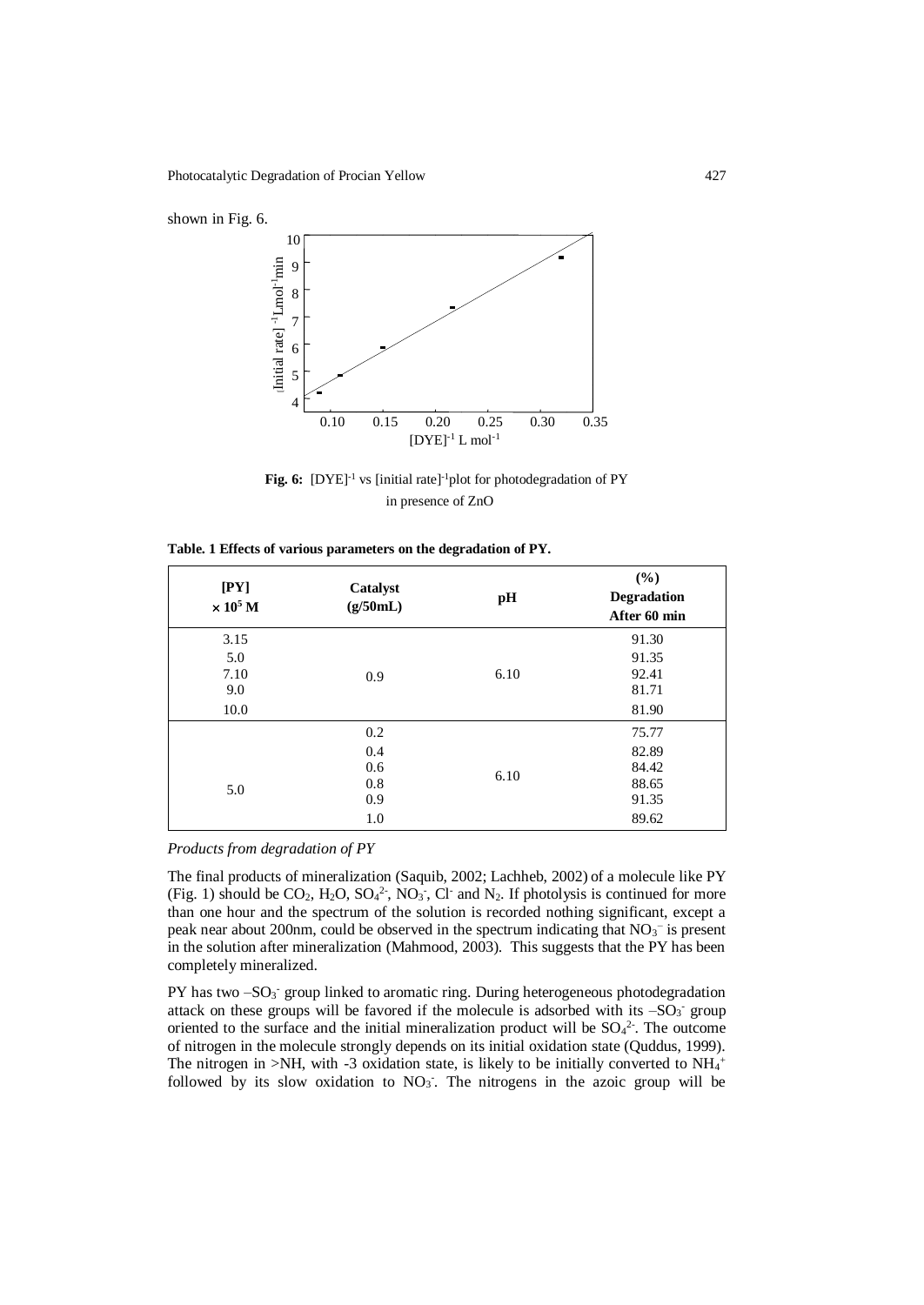converted to dinitogen,  $N_2$  (Liu, 2000).  $CO_2$  formation is a relatively later phonomenon (Lachheb, 2002). Photocatalytic method is known to mineralize the dyes completely. The findings of the present study can be optimized for mineralization of dyes in the effluents from the fabric dyeing factories.



**Fig. 7:** Possible breaking positions of PY

#### **Conclusion**

In the presence of visible light, ZnO can efficiently catalyze the decolorization of PY in the aqueous solution. Photodecolorization of PY is unaffected by the initial pH of its solution in the range of 2.05 to 9.05. With increasing the concentration of PY initial rate of photodegradation increases. The percent degradation of PY solution was increases first however decreases with further increase of PY concentration. So the photodegradation degree of dye was obviously affected by the initial dye concentration. Finally, it can be concluded that ZnO is an efficient recoverable photocatalyst in PY degradation whose nature does not change even if it is used as a photocatalyst.

The heterogeneous photo-catalysis is a prominent method for degradation of dyes and dye intermediates contained industrial wastewaters, in aqueous system under simple handling with no specific technical equipments is necessary, and also in-expensive with less investment, less energy demand and produce harmless byproducts.

### **References**

- Brown, M. A. and S.C. De Vito, (1993). Predicting azo dye toxicity, *C. Rev, Environ. Sci. Technol.,* **23**: 249-324.
- Dakiky, M. and I. Nemcova, (2000). Aggregation of  $o, o'$  Dihydroxy azo Dyes III. Effect of cationic, anionic and non-ionic surfactants on the electronic spectra of 2-hydroxy-5 nitrophenylazo-4-[3-methyl-1-(4″-sulfophenyl)-5-pyrazolone], *Dyes and Pigments.,* **44:** 181- 186.
- Domenech, J. and A., (1986). Prieto, Stability of ZnO particles in aqueous suspensions under UV illumination, *J. Phys. Chem.* **90**: 1123-6.
- Fox, M. A. and M. T. Dulay, (1993). Heterogeneous Photocatalysis, *Chem. Rev.* **93**: 341-349.
- Kang, S. F and H. M. Chang, (1997). Coagulation of textile secondary effluents with Fenton's reagent, *Water Sci. Technol*. **72**: 215-222.
- Krautler, B., and A. J. Bard, (1978). Heterogeneous photocatalytic synthesis of methane from